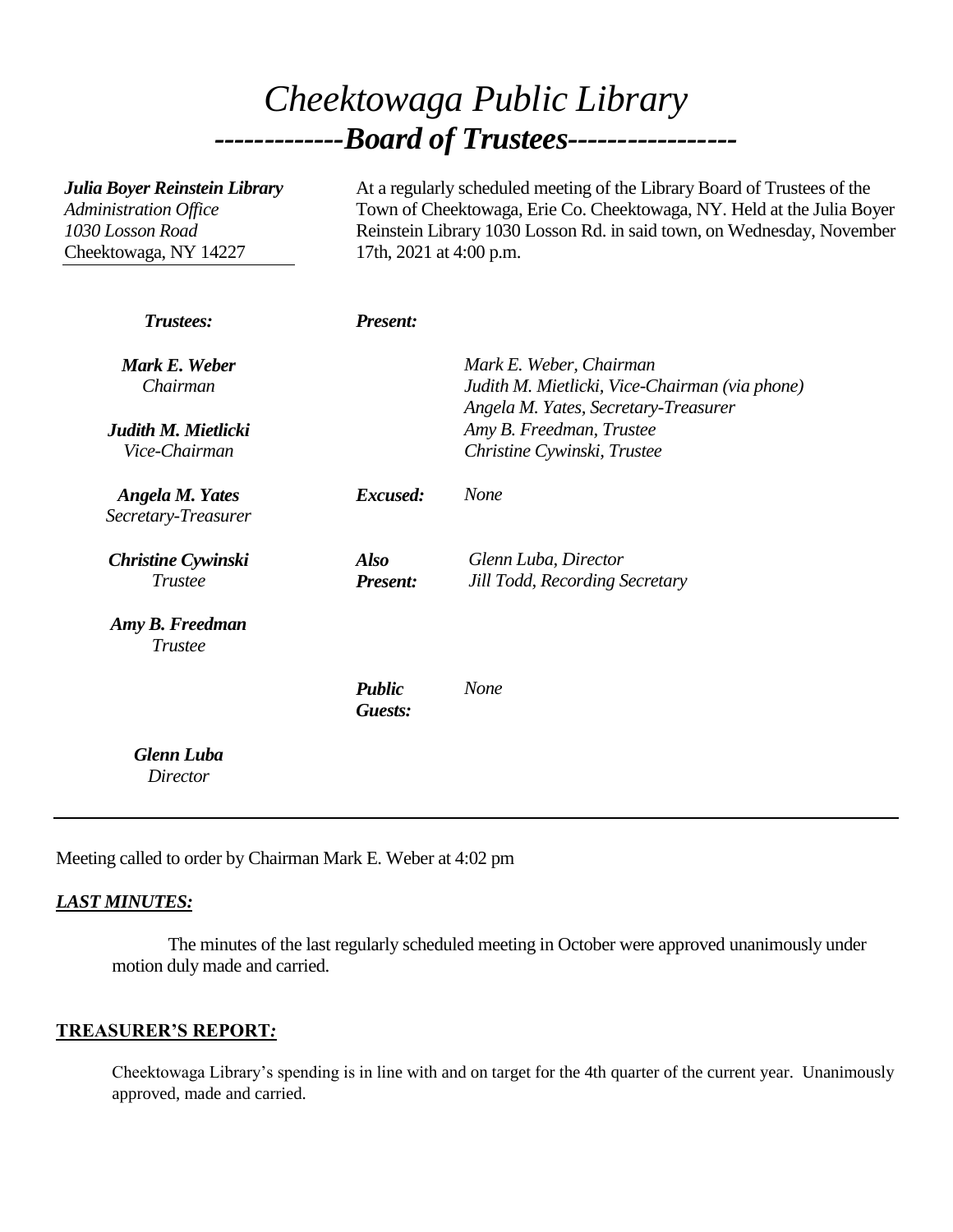## **STATISTICS:**

Board members received library statistics for the Julia Boyer Reinstein Library and the Anna M. Reinstein Memorial Library and were found to be satisfactory. Motion was made to approve and unanimously passed and carried.

### **CORRESPONDENCE:**

There was no correspondence of note to review at this meeting.

### **OLD BUSINESS**

## *ITEM #01:* **Grant Updates:**

A.)The Children's Wall is complete, and all invoices paid. Director Glenn Luba will complete and submit paperwork to CEN Business manager Tracy Palicki to finalize the grant. B.)Director Glenn Luba spoke with a rep from Eaton Office Supplies regarding pricing/ availability of chairs quoted from earlier this year… Eaton confirmed no changes. So he is moving forward with purchasing the chairs per the CEN grant approved earlier this year with some additional chairs being purchased with private funds.

C.)A NY State Grant application will be pursued by Director Glenn Luba upon approval from Town of Cheektowaga for matching funds. Discussions with Town of Cheektowaga engineering will resume in January.

• *ITEM #02:* Local History Internships: Librarian II Chelsey Lonberger has been overseeing two MLS students interning from Univ Buffalo in the Local History Room at REI. They put in 120 hours each and have made two finding aids for maps and one for pamphlets, there are 300 items inside these aids. Chelsey is putting out another announcement at U.B. to hopefully get one more student to help finish the project during the spring semester.

## **NEW BUSINESS**

- *ITEM #03:* Open Meeting Laws: Open meeting laws will change as of 11/18/2021. Virtual meetings will be allowed up until January 15, 2022. If anybody is attending virtually, the meeting needs to be recorded and uploaded to our website. Any documents that will be handed out to the trustees needs to be uploaded at least 24 hours in advance of the meeting to our website. (After the minutes are uploaded these documents can come down) Meeting minutes need to be uploaded within 2 weeks of each meeting. Verbal reports at meeting do not need to be prepared in advance and uploaded prior to meeting.
- *ITEM #04:* Fire Safety Updates: Fire Safety was recently out to do software updates to both locations and it was recommended that both libraries update the hardware/software system. Discussions also took place regarding upgrading the security systems and cameras at both locations. The Town of Cheektowaga uses Fire Safety for its buildings' and recommended that we follow suit. Director Glenn Luba is awaiting estimates on the discussed upgrades to determine feasibility for moving forward.
- *ITEM #05:* **2022 Board Meeting & Holiday Schedules:**